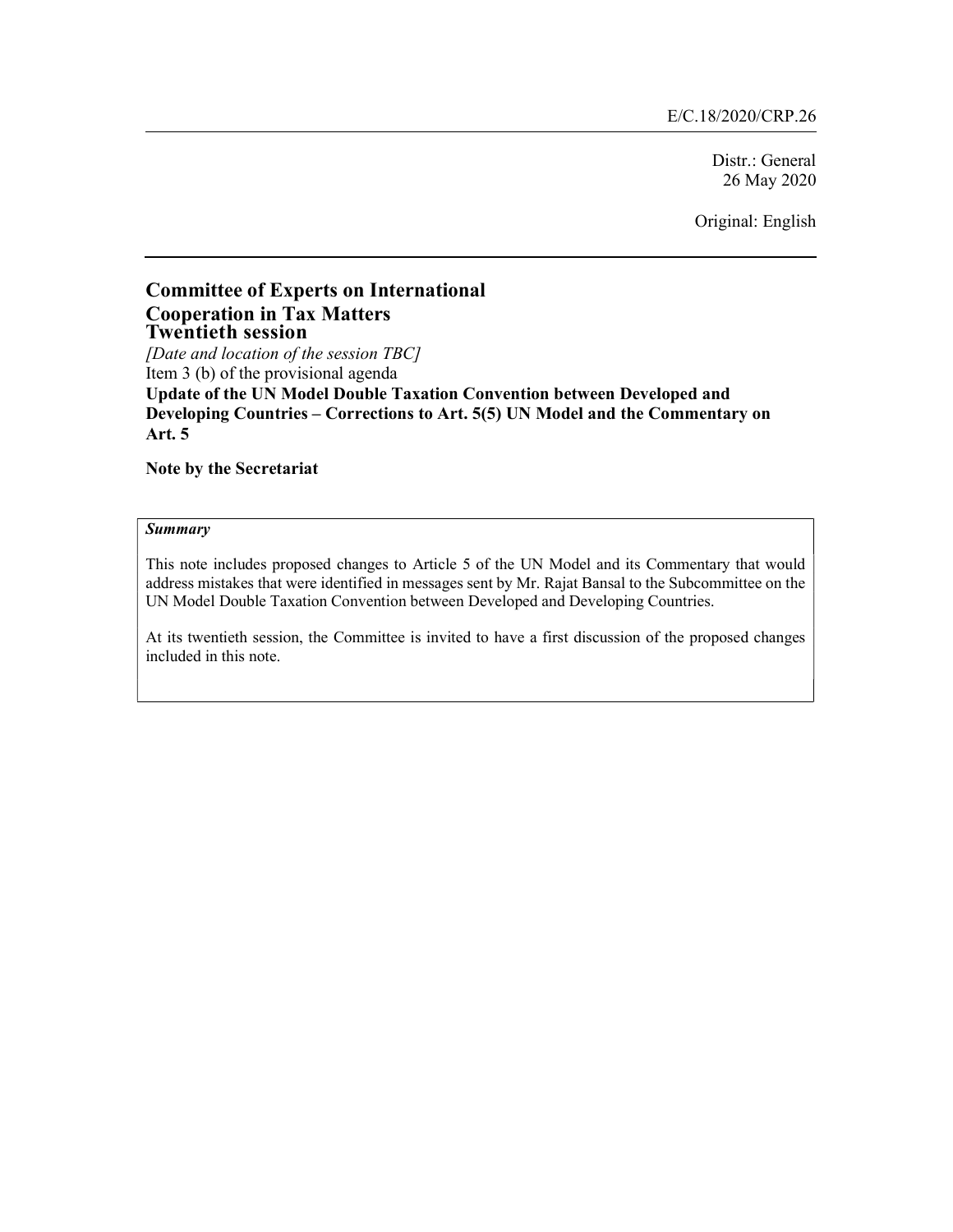# Introduction

In a message to the Subcommittee on the UN Model Double Taxation Convention  $1.$ between Developed and Developing Countries sent by Mr. Rajat Bansal on 13 May 2020, Mr. Bansal identified a few drafting/quoting errors related to Article 5 of the UN Model and its Commentary.

 $2.$ As a result of exchanges with Mr. Bansal, the Secretariat has prepared the proposals for changes that are included in this note.

3. At its twentieth session, the Committee is invited to have a first discussion of the proposed changes included in this note.

## Correction of Art. 5(5)

 $4.$ The first correction should be made to subparagraph  $(b)$  of paragraph 5 of Article 5, the relevant parts of which read as follows in the 2017 UN Model:

5. Notwithstanding the provisions of paragraphs 1 and 2 but subject to the provisions of paragraph 7, where a person is acting in a Contracting State on behalf of an enterprise, that enterprise shall be deemed to have a permanent establishment in that State in respect of any activities which that person undertakes for the enterprise,  $if such a person:$ 

- (a) habitually concludes contracts, or … under the provisions of that paragraph; or
- (b) **the person** does not habitually conclude contracts nor plays the principal role leading to the conclusion of such contracts, but habitually maintains in that State a stock of goods or merchandise from which that person regularly delivers goods or merchandise.

5. Since the opening part of paragraph 5 finishes with the words "if the person" (in bold italics above), subparagraph  $(b)$  should not repeat the words "the person".

In order to correct that error and fix a typo in the verb "plays", it is proposed to amend 6. subparagraph  $(b)$  in the 2021 update so that it would read as follows:

(b) does not habitually conclude contracts nor play the principal role leading to the conclusion of such contracts, but habitually maintains in that State a stock of goods or merchandise from which that person regularly delivers goods or merchandise.

## Revision of paragraph 67 of the Commentary on Article 5

7. The second change relates to paragraph 67 of the revised Commentary on Article 5 that is included in note E/C.18/2020/CRP.10 (Proposed changes to the Commentary on Article 5 - Permanent Establishment). Paragraph 67 as proposed in note E/C.18/2020/CRP.10 quotes the OECD Commentary on Art. 5(5) of the OECD Model and indicates that that Commentary is applicable to paragraph 5 of Article 5 of the UN Model. However, since paragraph 5 of Article 5 of the UN Model, unlike paragraph 5 of the OECD Model, includes two subparagraphs, the OECD Commentary is only applicable with respect to subparagraph  $(a)$  of the UN Model. This issue would be fixed by replacing paragraph 67 by the following (changes appear in redline):

 $2367$ . In relation to subparagraph (*a*), a dependent agent causes a "permanent establishment" to be deemed to exist only if that person repeatedly, and not merely in isolated cases, concludes contracts or plays the principal role leading to the conclusion of contracts and not merely in isolated cases. The 2017 OECD Model Commentary states further: The Committee considers that the following part of the Commentary on paragraph 5 of Article 5 of the OECD Model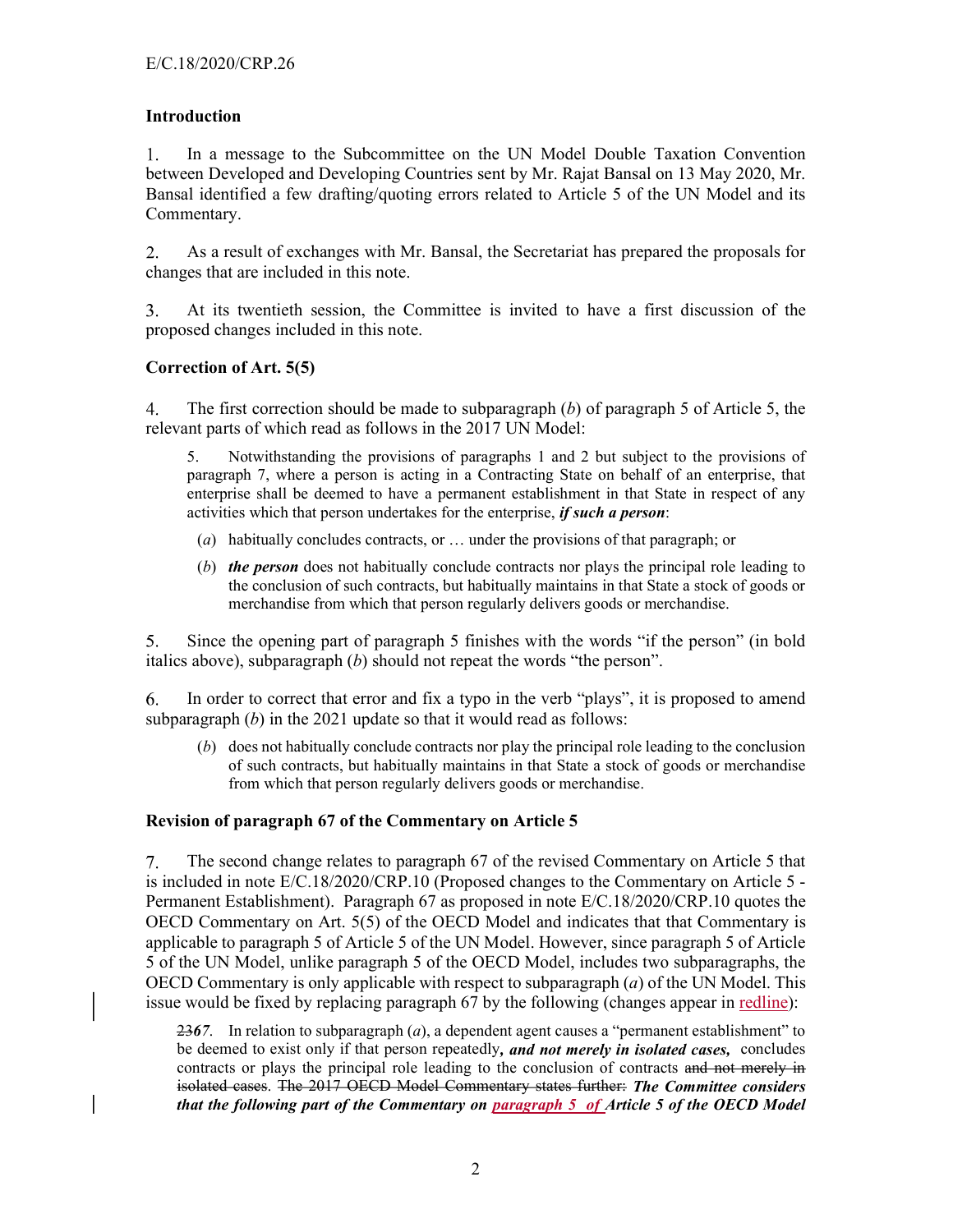$\overline{\phantom{a}}$ 

 $\overline{\phantom{a}}$ 

Convention is applicable with respect to subparagraph (a) of paragraph 5 of Article 5 of this Model (the modifications that appear in square brackets, which are not part of the Commentary on the OECD Model Convention, have been inserted in order to reflect the differences between the provisions of the OECD Model Convention and those of this Model):

84. For *[subparagraph (a) of]* paragraph 5 to apply, all the following conditions must be met:

- a person acts in a Contracting State on behalf of an enterprise;
- in doing so, that person habitually concludes contracts, or habitually plays the principal role leading to the conclusion of contracts that are routinely concluded without material modification by the enterprise, and
- these contracts are either in the name of the enterprise or for the transfer of the ownership of, or for the granting of the right to use, property owned by that enterprise or that the enterprise has the right to use, or for the provision of services by that enterprise.

85. Even if these conditions are met, however, *[subparagraph (a) of]* paragraph 5 will not apply if the activities performed by the person on behalf of the enterprise are covered by the independent agent exception of paragraph 6[7] or are limited to activities mentioned in paragraph 4 which, if exercised through a fixed place of business, would be deemed not to create a permanent establishment. This last exception is explained by the fact that since, by virtue of paragraph 4, the maintenance of a fixed place of business solely for the purposes of preparatory or auxiliary activities is deemed not to constitute a permanent establishment, a person whose activities are restricted to such purposes should not create a permanent establishment either. Where, for example, a person acts solely as a buying agent for an enterprise and, in doing so, habitually concludes purchase contracts in the name of that enterprise, paragraph 5 will not apply even if that person is not independent of the enterprise as long as such activities are preparatory or auxiliary (see paragraph 68 above).

86. A person is acting in a Contracting State on behalf of an enterprise when that person involves the enterprise to a particular extent in business activities in the State concerned. This will be the case, for example, where an agent acts for a principal, where a partner acts for a partnership, where a director acts for a company or where an employee acts for an employer. A person cannot be said to be acting on behalf of an enterprise if the enterprise is not directly or indirectly affected by the action performed by that person. As indicated in paragraph 83, the person acting on behalf of an enterprise can be a company; in that case, the actions of the employees and directors of that company are considered together for the purpose of determining whether and to what extent that company acts on behalf of the enterprise.

87. The phrase "concludes contracts" focuses on situations where, under the relevant law governing contracts, a contract is considered to have been concluded by a person. A contract may be concluded without any active negotiation of the terms of that contract; this would be the case, for example, where the relevant law provides that a contract is concluded by reason of a person accepting, on behalf of an enterprise, the offer made by a third party to enter into a standard contract with that enterprise. Also, a contract may, under the relevant law, be concluded in a State even if that contract is signed outside that State; where, for example, the conclusion of a contract results from the acceptance, by a person acting on behalf of an enterprise, of an offer to enter into a contract made by a third party, it does not matter that the contract is signed outside that State. In addition, a person who negotiates in a State all elements and details of a contract in a way binding on the enterprise can be said to conclude the contract in that State even if that contract is signed by another person outside that State.

88. The phrase "or habitually plays the principal role leading to the conclusion of contracts that are routinely concluded without material modification by the enterprise" is aimed at situations where the conclusion of a contract directly results from the actions that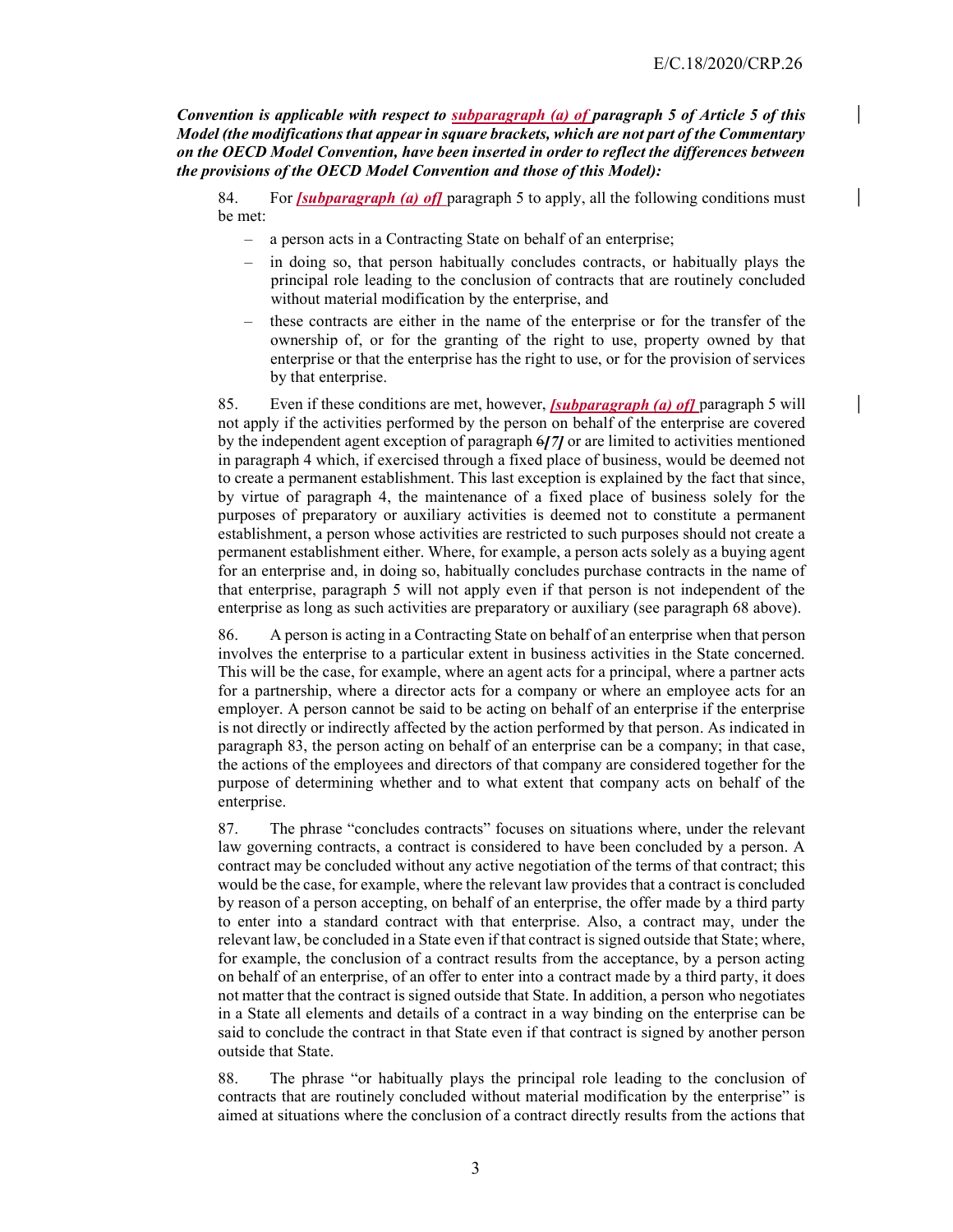the person performs in a Contracting State on behalf of the enterprise even though, under the relevant law, the contract is not concluded by that person in that State. Whilst the phrase "concludes contracts" provides a relatively well-known test based on contract law, it was found necessary to supplement that test with a test focusing on substantive activities taking place in one State in order to address cases where the conclusion of contracts is clearly the direct result of these activities although the relevant rules of contract law provide that the conclusion of the contract takes place outside that State. The phrase must be interpreted in the light of the object and purpose of paragraph 5, which is to cover cases where the activities that a person exercises in a State are intended to result in the regular conclusion of contracts to be performed by a foreign enterprise, i.e. where that person acts as the sales force of the enterprise. The principal role leading to the conclusion of the contract will therefore typically be associated with the actions of the person who convinced the third party to enter into a contract with the enterprise. The words "contracts that are routinely concluded without material modification by the enterprise" clarify that where such principal role is performed in that State, the actions of that person will fall within the scope of paragraph 5 even if the contracts are not formally concluded in the State, for example, where the contracts are routinely subject, outside that State, to review and approval without such review resulting in a modification of the key aspects of these contracts.

89. The phrase "habitually plays the principal role leading to the conclusion of contracts that are routinely concluded without material modification by the enterprise" therefore applies where, for example, a person solicits and receives (but does not formally finalise) orders which are sent directly to a warehouse from which goods belonging to the enterprise are delivered and where the enterprise routinely approves these transactions. It does not apply, however, where a person merely promotes and markets goods or services of an enterprise in a way that does not directly result in the conclusion of contracts. Where, for example, representatives of a pharmaceutical enterprise actively promote drugs produced by that enterprise by contacting doctors that subsequently prescribe these drugs, that marketing activity does not directly result in the conclusion of contracts between the doctors and the enterprise so that the paragraph does not apply even though the sales of these drugs may significantly increase as a result of that marketing activity.

90. The following is another example that illustrates the application of  $\int$ subparagraph (a) off paragraph 5. RCO, a company resident of State R, distributes various products and services worldwide through its websites. SCO, a company resident of State S, is a whollyowned subsidiary of RCO. SCO's employees send emails, make telephone calls to, or visit large organisations in order to convince them to buy RCO's products and services and are therefore responsible for large accounts in State S; SCO's employees, whose remuneration is partially based on the revenues derived by RCO from the holders of these accounts, use their relationship building skills to try to anticipate the needs of these account holders and to convince them to acquire the products and services offered by RCO. When one of these account holders is persuaded by an employee of SCO to purchase a given quantity of goods or services, the employee indicates the price that will be payable for that quantity, indicates that a contract must be concluded online with RCO before the goods or services can be provided by RCO and explains the standard terms of RCO's contracts, including the fixed price structure used by RCO, which the employee is not authorised to modify. The account holder subsequently concludes that contract online for the quantity discussed with SCO's employee and in accordance with the price structure presented by that employee. In this example, SCO's employees play the principal role leading to the conclusion of the contract between the account holder and RCO and such contracts are routinely concluded without material modification by the enterprise. The fact that SCO's employees cannot vary the terms of the contracts does not mean that the conclusion of the contracts is not the direct result of the activities that they perform on behalf of the enterprise, convincing the account holder to accept these standard terms being the crucial element leading to the conclusion of the contracts between the account holder and RCO.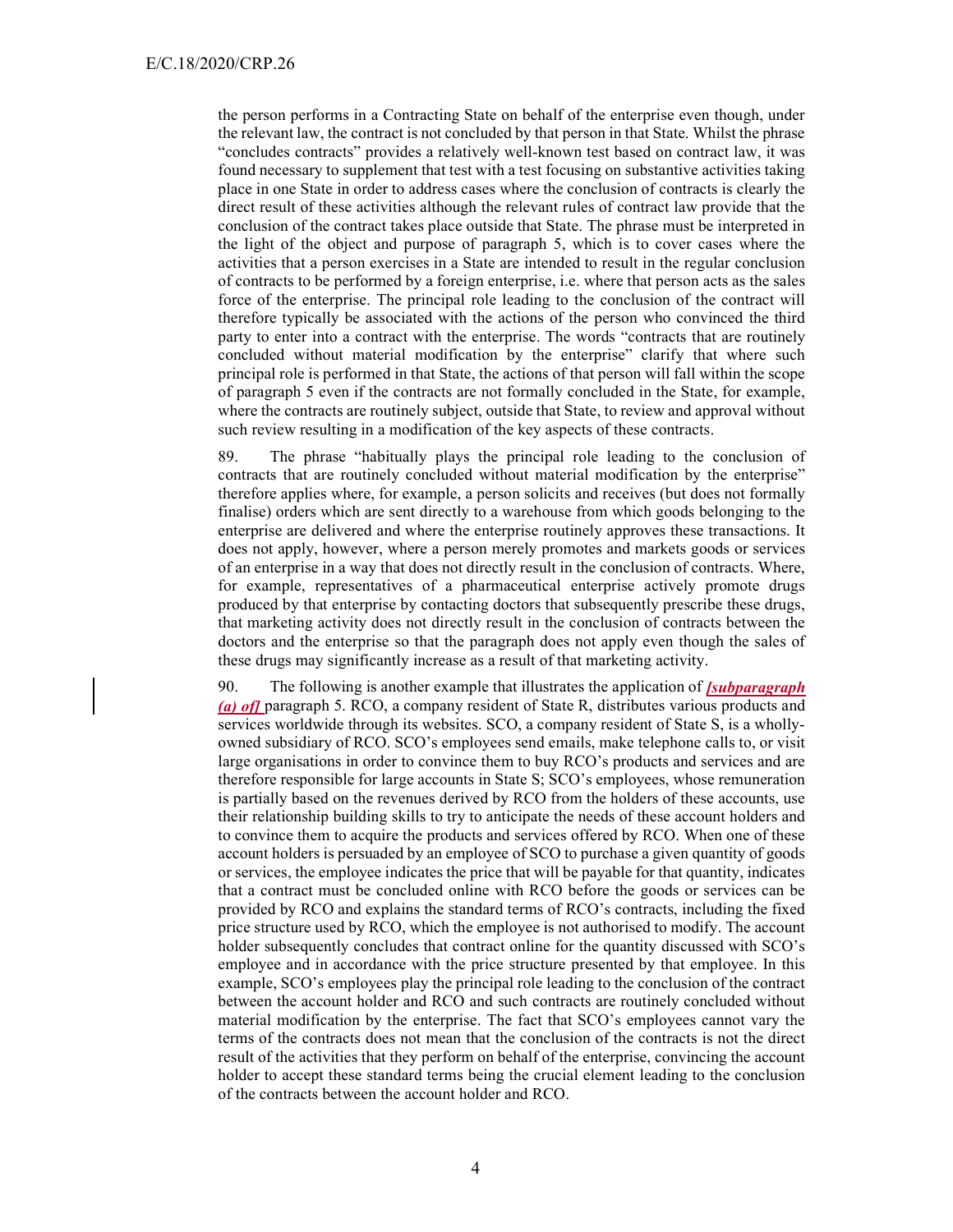91. The wording of subparagraphs a), b) and  $\epsilon$ ) [subdivisions (i), (ii) and (iii) ] ensures that  $\int$ *subparagraph* (a) of paragraph 5 applies not only to contracts that create rights and obligations that are legally enforceable between the enterprise on behalf of which the person is acting and the third parties with which these contracts are concluded but also to contracts that create obligations that will effectively be performed by such enterprise rather than by the person contractually obliged to do so.

92. A typical case covered by these subparagraphs  $\mathit{subdivisions}$  is where contracts are concluded with clients by an agent, a partner or an employee of an enterprise so as to create legally enforceable rights and obligations between the enterprise and these clients. These *[subdivisions]* subparagraphs also cover cases where the contracts concluded by a person who acts on behalf of an enterprise do not legally bind that enterprise to the third parties with which these contracts are concluded but are contracts for the transfer of the ownership of, or for the granting of the right to use, property owned by that enterprise or that the enterprise has the right to use, or for the provision of services by that enterprise. A typical example would be the contracts that a "commissionnaire" would conclude with third parties under a commissionnaire arrangement with a foreign enterprise pursuant to which that commissionnaire would act on behalf of the enterprise but in doing so, would conclude in its own name contracts that do not create rights and obligations that are legally enforceable between the foreign enterprise and the third parties even though the results of the arrangement between the commissionnaire and the foreign enterprise would be such that the foreign enterprise would directly transfer to these third parties the ownership or use of property that it owns or has the right to use.

93. The reference to contracts "in the name of" in  $subparam$  a) [subdivision (i)] does not restrict the application of the *[subdivision]*subparagraph to contracts that are literally in the name of the enterprise; it may apply, for example, to certain situations where the name of the enterprise is undisclosed in a written contract.

94. The crucial condition for the application of *[subdivisions (ii) and (iii)]*  $subparameters$  b) and  $\rightarrow$  is that the person who habitually concludes the contracts, or habitually plays the principal role leading to the conclusion of the contracts that are routinely concluded without material modification by the enterprise, is acting on behalf of an enterprise in such a way that the parts of the contracts that relate to the transfer of the ownership or use of property, or the provision of services, will be performed by the enterprise as opposed to the person that acts on the enterprise's behalf.

95. For the purposes of *[subdivision (ii)]* subparagraph  $\theta$ , it does not matter whether or not the relevant property existed or was owned by the enterprise at the time of the conclusion of the contracts between the person who acts for the enterprise and the third parties. For example, a person acting on behalf of an enterprise might well sell property that the enterprise will subsequently produce before delivering it directly to the customers. Also, the reference to "property" covers any type of tangible or intangible property.

96. The cases to which *[subparagraph (a) of]* paragraph 5 applies must be distinguished from situations where a person concludes contracts on its own behalf and, in order to perform the obligations deriving from these contracts, obtains goods or services from other enterprises or arranges for other enterprises to deliver such goods or services. In these cases, the person is not acting "on behalf" of these other enterprises and the contracts concluded by the person are neither in the name of these enterprises nor for the transfer to third parties of the ownership or use of property that these enterprises own or have the right to use or for the provision of services by these other enterprises. Where, for example, a company acts as a distributor of products in a particular market and, in doing so, sells to customers products that it buys from an enterprise (including an associated enterprise), it is neither acting on behalf of that enterprise nor selling property that is owned by that enterprise since the property that is sold to the customers is owned by the distributor. This would still be the case if that distributor acted as a so-called "low-risk distributor"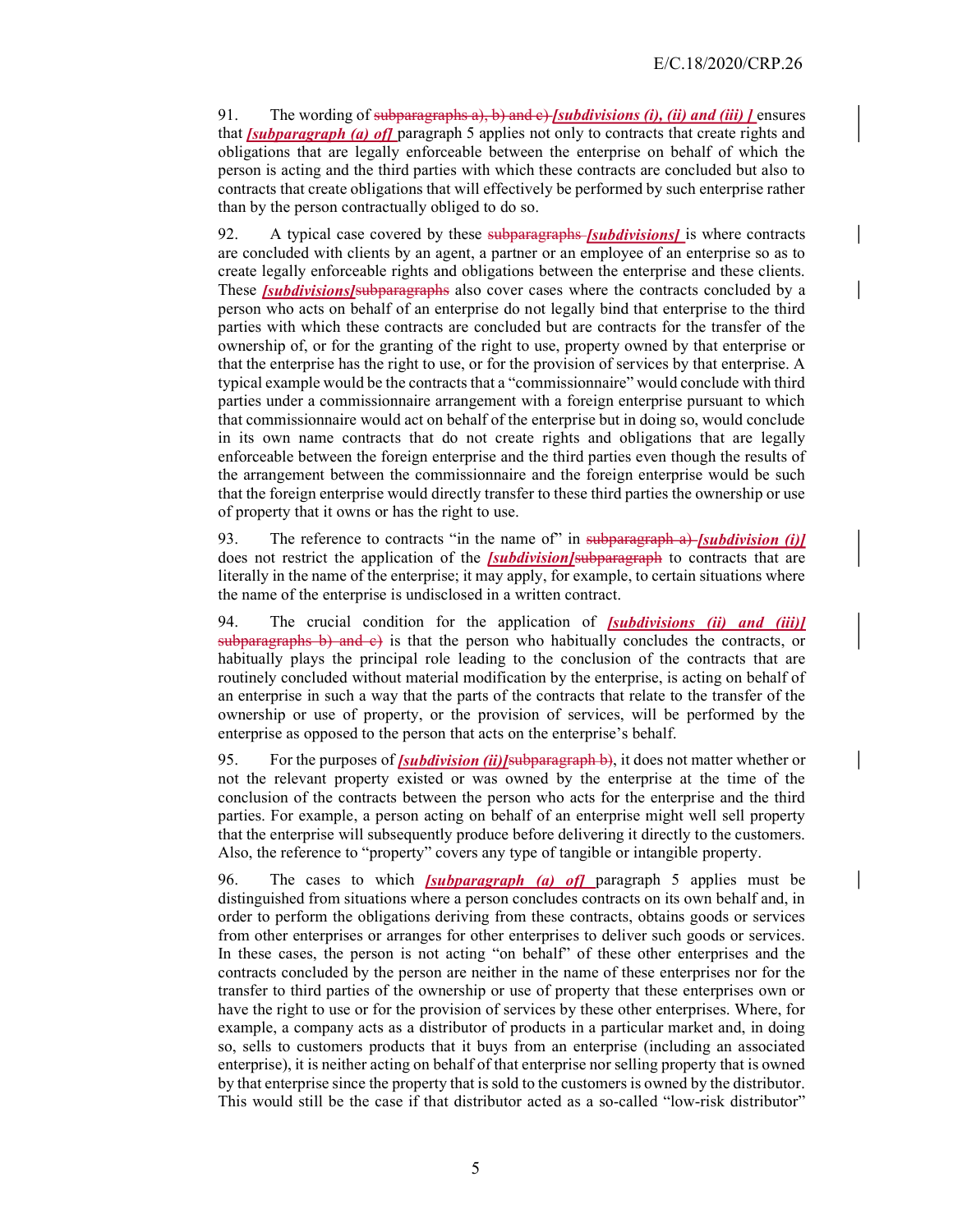(and not, for example, as an agent) but only if the transfer of the title to property sold by that "low-risk" distributor passed from the enterprise to the distributor and from the distributor to the customer (regardless of how long the distributor would hold title in the product sold) so that the distributor would derive a profit from the sale as opposed to a remuneration in the form, for example, of a commission.

97. The contracts referred to in paragraph 5 cover contracts relating to operations which constitute the business proper of the enterprise. It would be irrelevant, for instance, if the person had authority to concluded employment contracts for the enterprise to assist that person's activity for the enterprise or if the person concluded, in the name of the enterprise, similar contracts relating to internal operations only. Moreover, whether or not a person habitually concludes contracts or habitually plays the principal role leading to the conclusion of contracts that are routinely concluded without material modification by the enterprise should be determined on the basis of the commercial realities of the situation. The mere fact that a person has attended or even participated in negotiations in a State between an enterprise and a client will not be sufficient, by itself, to conclude that the person has concluded contracts or played the principal role leading to the conclusion of contracts that are routinely concluded without material modification by the enterprise. The fact that a person has attended or even participated in such negotiations could, however, be a relevant factor in determining the exact functions performed by that person on behalf of the enterprise.

98. The requirement that an agent must "habitually" conclude contracts or play the principal role leading to the conclusion of contracts that are routinely concluded without material modification by the enterprise reflects the underlying principle in Article 5 that the presence which an enterprise maintains in a Contracting State should be more than merely transitory if the enterprise is to be regarded as maintaining a permanent establishment, and thus a taxable presence, in that State. The extent and frequency of activity necessary to conclude that the agent is "habitually" concluding contracts or playing the principal role leading to the conclusion of contracts that are routinely concluded without material modification by the enterprise<sup>2</sup> will depend on the nature of the contracts and the business of the principal. It is not possible to lay down a precise frequency test. Nonetheless, the same sorts of factors considered in paragraphs 28 to 30 6 would be relevant in making that determination.

#### Correction of paragraph 71 of the Commentary on Article 5

The third change relates to paragraph 71 of the revised Commentary on Article 5 that is 8. included in note E/C.18/2020/CRP.10 (Proposed changes to the Commentary on Article 5 - Permanent Establishment). Paragraph 71 as proposed in note E/C.18/2020/CRP.10 quotes incorrectly paragraph 114 of the 2017 OECD Model. The preamble of paragraph 71 also indicates that the reference to the "2014" OECD Model would be replaced by "2017" even though the year "2014" does not appear in the UN Model. Both errors would be addressed by replacing paragraph 71 by the following (changes appear in redline):

2771. This paragraph of the United Nations Model Convention does not correspond to any provision in Article 5 of the OECD Model Convention and is included to deal with certain aspects of the insurance business. The Commentary of the 20142017 OECD Model Convention nevertheless discusses the possibility of such a provision in bilateral tax treaties in the following terms:

39114. According to the definition of the term "permanent establishment" an insurance company of one State may be taxed in the other State on its insurance business, if it has a fixed place of business within the meaning of paragraph 1 or if it carries on business through a person within the meaning of paragraph 5. Since agencies of foreign insurance companies sometimes do not meet either of the above requirements, it is conceivable that these